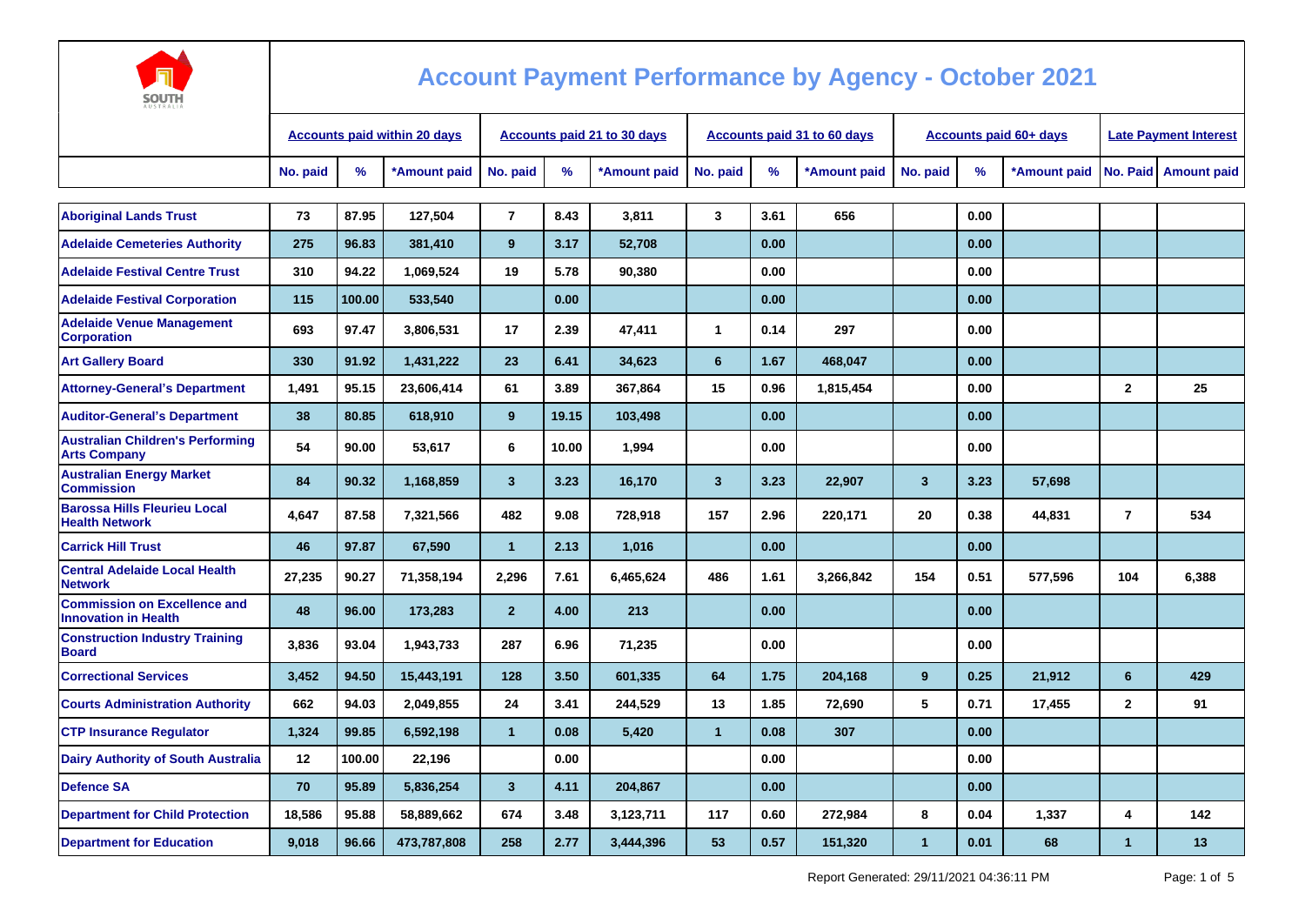

| AUSTRALIA                                                                           |                                     |               |                                    |                         |      |                                    |                |      |              |                        |                              |              |              |                    |
|-------------------------------------------------------------------------------------|-------------------------------------|---------------|------------------------------------|-------------------------|------|------------------------------------|----------------|------|--------------|------------------------|------------------------------|--------------|--------------|--------------------|
|                                                                                     | <b>Accounts paid within 20 days</b> |               | <b>Accounts paid 21 to 30 days</b> |                         |      | <b>Accounts paid 31 to 60 days</b> |                |      |              | Accounts paid 60+ days | <b>Late Payment Interest</b> |              |              |                    |
|                                                                                     | No. paid                            | $\frac{9}{6}$ | *Amount paid                       | No. paid                | $\%$ | *Amount paid                       | No. paid       | %    | *Amount paid | No. paid               | %                            | *Amount paid | No. Paid     | <b>Amount paid</b> |
| <b>Department for Energy and Mining</b>                                             | 516                                 | 97.36         | 82,607,094                         | 12                      | 2.26 | 462,479                            | $\mathbf{2}$   | 0.38 | 20,859       |                        | 0.00                         |              | 1            | 12                 |
| <b>Department for Environment and</b><br><b>Water</b>                               | 1,868                               | 92.07         | 20,318,760                         | 118                     | 5.82 | 987,064                            | 31             | 1.53 | 860,850      | 12                     | 0.59                         | 10,581       |              |                    |
| <b>Department for Health and</b><br><b>Wellbeing</b>                                | 6,293                               | 86.75         | 60,025,981                         | 480                     | 6.62 | 9,398,508                          | 396            | 5.46 | 3,987,032    | 85                     | 1.17                         | 1,042,255    | 90           | 7,318              |
| Department for Infrastructure and<br><b>Transport</b>                               | 89,685                              | 97.54         | 349,465,702                        | 1,653                   | 1.80 | 26,413,483                         | 377            | 0.41 | 5,900,754    | 228                    | 0.25                         | 440,748      | 15           | 1,766              |
| Department for Innovation and<br><b>Skills</b>                                      | 1,384                               | 98.72         | 128,648,535                        | 13                      | 0.93 | 88,652                             | 5              | 0.36 | 9,140        |                        | 0.00                         |              |              |                    |
| <b>Department for Trade and</b><br><b>Investment</b>                                | 194                                 | 94.63         | 19,412,363                         | 10                      | 4.88 | 1,146,667                          | $\mathbf{1}$   | 0.49 | 6,875        |                        | 0.00                         |              |              |                    |
| <b>Department of Human Services</b>                                                 | 47,795                              | 99.64         | 205,122,256                        | 127                     | 0.26 | 934,937                            | 37             | 0.08 | 1,229,236    | $\overline{7}$         | 0.01                         | 1,622        |              |                    |
| <b>Department of Primary Industries</b><br>and Regions SA                           | 2,086                               | 92.63         | 13,186,635                         | 130                     | 5.77 | 896,356                            | 30             | 1.33 | 742,079      | 6                      | 0.27                         | 1,020,008    | 6            | 1,002              |
| <b>Department of Treasury and</b><br><b>Finance</b>                                 | 1,292                               | 94.65         | 5,926,029                          | 51                      | 3.74 | 457,857                            | 22             | 1.61 | 998,034      |                        | 0.00                         |              | 10           | 809                |
| <b>Distribution Lessor Corporation</b>                                              |                                     |               |                                    |                         |      |                                    |                |      |              |                        |                              |              |              |                    |
| <b>Education &amp; Early Childhood</b><br><b>Registration &amp; Standards Board</b> | 49                                  | 100.00        | 67,883                             |                         | 0.00 |                                    |                | 0.00 |              |                        | 0.00                         |              |              |                    |
| <b>Electoral Commission SA</b>                                                      | 167                                 | 92.27         | 670.858                            | 14                      | 7.73 | 107.697                            |                | 0.00 |              |                        | 0.00                         |              |              |                    |
| <b>Environment Protection Authority</b>                                             | 257                                 | 97.35         | 782,268                            | 6                       | 2.27 | 3,654                              | $\mathbf{1}$   | 0.38 | 1,232        |                        | 0.00                         |              |              |                    |
| <b>Essential Services Commission</b>                                                | 53                                  | 94.64         | 319,241                            | $\overline{2}$          | 3.57 | 2,849                              | 1              | 1.79 | 23           |                        | 0.00                         |              |              |                    |
| <b>Eyre and Far North Local Health</b><br><b>Network</b>                            | 2,139                               | 89.99         | 3,653,824                          | 130                     | 5.47 | 156,722                            | 69             | 2.90 | 38,184       | 39                     | 1.64                         | 7,789        | $\mathbf{2}$ | 34                 |
| <b>Flinders and Upper North Local</b><br><b>Health Network</b>                      | 1,595                               | 94.21         | 4,546,646                          | 74                      | 4.37 | 191,418                            | 21             | 1.24 | 21,787       | $\mathbf{3}$           | 0.18                         | 9,667        |              |                    |
| <b>Generation Lessor Corporation</b>                                                |                                     |               |                                    |                         |      |                                    |                |      |              |                        |                              |              |              |                    |
| <b>Green Industries SA</b>                                                          | 76                                  | 95.00         | 8,171,564                          | $\overline{\mathbf{3}}$ | 3.75 | 9,049                              | $\overline{1}$ | 1.25 | 2,624        |                        | 0.00                         |              |              |                    |
| <b>History Trust of South Australia</b>                                             | 153                                 | 98.71         | 305,782                            | $\mathbf{2}$            | 1.29 | 159                                |                | 0.00 |              |                        | 0.00                         |              |              |                    |
| <b>HomeStart Finance</b>                                                            | 275                                 | 92.59         | 1,241,788                          | 21                      | 7.07 | 33,724                             | 1              | 0.34 | 1,271        |                        | 0.00                         |              |              |                    |
| <b>Infrastructure South Australia</b>                                               | 9                                   | 100.00        | 73,044                             |                         | 0.00 |                                    |                | 0.00 |              |                        | 0.00                         |              |              |                    |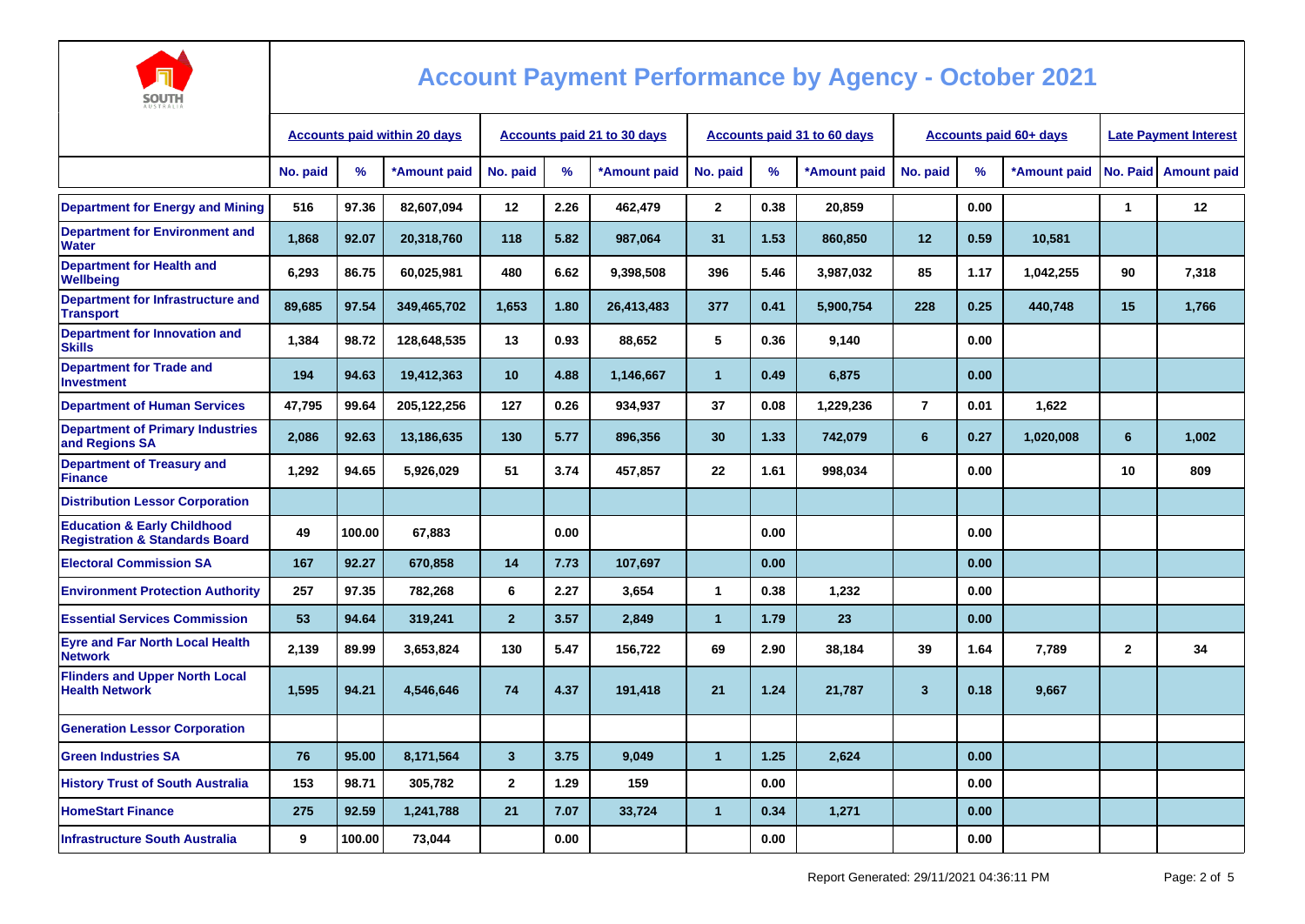

| AUSTRALIA                                                                |                                     |        |              |                                    |       |              |                |      |                             |                |                        |                              |                         |                      |
|--------------------------------------------------------------------------|-------------------------------------|--------|--------------|------------------------------------|-------|--------------|----------------|------|-----------------------------|----------------|------------------------|------------------------------|-------------------------|----------------------|
|                                                                          | <b>Accounts paid within 20 days</b> |        |              | <b>Accounts paid 21 to 30 days</b> |       |              |                |      | Accounts paid 31 to 60 days |                | Accounts paid 60+ days | <b>Late Payment Interest</b> |                         |                      |
|                                                                          | No. paid                            | %      | *Amount paid | No. paid                           | %     | *Amount paid | No. paid       | %    | *Amount paid                | No. paid       | $\%$                   | *Amount paid                 |                         | No. Paid Amount paid |
| <b>Legal Services Commission</b>                                         | 3.215                               | 98.95  | 2,830,737    | 19                                 | 0.58  | 4,693        | 15             | 0.46 | 7,499                       |                | 0.00                   |                              |                         |                      |
| <b>Libraries Board of South Australia</b>                                | 261                                 | 97.39  | 6,233,799    | 6                                  | 2.24  | 193,325      |                | 0.00 |                             | 1              | 0.37                   | 1,184                        |                         |                      |
| <b>Lifetime Support Authority</b>                                        | 1.424                               | 83.23  | 1,778,205    | 271                                | 15.84 | 165,186      | 14             | 0.82 | 254,379                     | $\overline{2}$ | 0.12                   | 465                          |                         |                      |
| <b>Limestone Coast Local Health</b><br><b>Network</b>                    | 2,324                               | 94.05  | 3,374,018    | 112                                | 4.53  | 128,615      | 33             | 1.34 | 29,465                      | $\mathbf{2}$   | 0.08                   | 692                          | $\mathbf{2}$            | 35                   |
| <b>Local Government Finance</b><br><b>Authority</b>                      | 25                                  | 100.00 | 40.082       |                                    | 0.00  |              |                | 0.00 |                             |                | 0.00                   |                              |                         |                      |
| <b>Motor Accident Commission</b>                                         | $\mathbf{3}$                        | 100.00 | 1,392        |                                    | 0.00  |              |                | 0.00 |                             |                | 0.00                   |                              |                         |                      |
| <b>Museum Board</b>                                                      | 192                                 | 95.52  | 589,945      | 3                                  | 1.49  | 5,938        | 6              | 2.99 | 19,654                      |                | 0.00                   |                              |                         |                      |
| <b>Northern Adelaide Local Health</b><br><b>Network</b>                  | 5.035                               | 92.78  | 12,615,741   | 245                                | 4.51  | 959,740      | 100            | 1.84 | 211,758                     | 47             | 0.87                   | 415,371                      | 25                      | 5,240                |
| <b>Office for Recreation, Sport and</b><br>Racing                        | 738                                 | 100.00 | 5,973,488    |                                    | 0.00  |              |                | 0.00 |                             |                | 0.00                   |                              |                         |                      |
| <b>Office of the Commissioner for</b><br><b>Public Sector Employment</b> | 126                                 | 92.65  | 476,257      | $\overline{7}$                     | 5.15  | 12.115       | $\mathbf{2}$   | 1.47 | 12,734                      | $\mathbf{1}$   | 0.74                   | 20,000                       |                         |                      |
| <b>Premier and Cabinet</b>                                               | 977                                 | 97.50  | 66,481,553   | 23                                 | 2.30  | 767,786      | $\overline{2}$ | 0.20 | 4,698                       |                | 0.00                   |                              | $\mathbf{1}$            | 12                   |
| <b>Public Trustee</b>                                                    | 74                                  | 94.87  | 1,342,990    | 4                                  | 5.13  | 31,698       |                | 0.00 |                             |                | 0.00                   |                              |                         |                      |
| <b>ReturnToWorkSA</b>                                                    | 225                                 | 96.15  | 25,124,239   | 9                                  | 3.85  | 51,015       |                | 0.00 |                             |                | 0.00                   |                              |                         |                      |
| <b>Riverland Mallee Coorong Local</b><br><b>Health Network</b>           | 2,982                               | 92.07  | 3,646,692    | 218                                | 6.73  | 115,424      | 34             | 1.05 | 52,758                      | 5              | 0.15                   | 4,898                        |                         |                      |
| <b>SA Ambulance Service</b>                                              | 2.893                               | 96.30  | 3,577,479    | 85                                 | 2.83  | 911,489      | 22             | 0.73 | 2,280,817                   | $\overline{4}$ | 0.13                   | 605                          | $\overline{\mathbf{3}}$ | 223                  |
| <b>SA Country Fire Service</b>                                           | 1.842                               | 95.10  | 6,334,801    | 74                                 | 3.82  | 1,401,213    | 21             | 1.08 | 57,771                      |                | 0.00                   |                              | $\mathbf{2}$            | 55                   |
| <b>SACE Board of South Australia</b>                                     | 174                                 | 95.08  | 346,468      | 8                                  | 4.37  | 5,192        |                | 0.00 |                             | $\mathbf{1}$   | 0.55                   | 34                           |                         |                      |
| <b>South Australia Police</b>                                            | 3,921                               | 81.57  | 31,412,810   | 785                                | 16.33 | 1,498,538    | 86             | 1.79 | 861,229                     | 15             | 0.31                   | 49,933                       | 29                      | 1,343                |
| <b>South Australian Country Arts</b><br><b>Trust</b>                     | 254                                 | 81.94  | 616,653      | 41                                 | 13.23 | 73,233       | 14             | 4.52 | 25,504                      | $\mathbf{1}$   | 0.32                   | 7,260                        |                         |                      |
| <b>South Australian Film Corporation</b>                                 | 71                                  | 92.21  | 413,550      | 6                                  | 7.79  | 4,512        |                | 0.00 |                             |                | 0.00                   |                              |                         |                      |
| <b>South Australian Fire and</b><br><b>Emergency Service Commission</b>  | 125                                 | 91.24  | 1,934,942    | 10                                 | 7.30  | 26,389       | $\overline{2}$ | 1.46 | 2,471                       |                | 0.00                   |                              |                         |                      |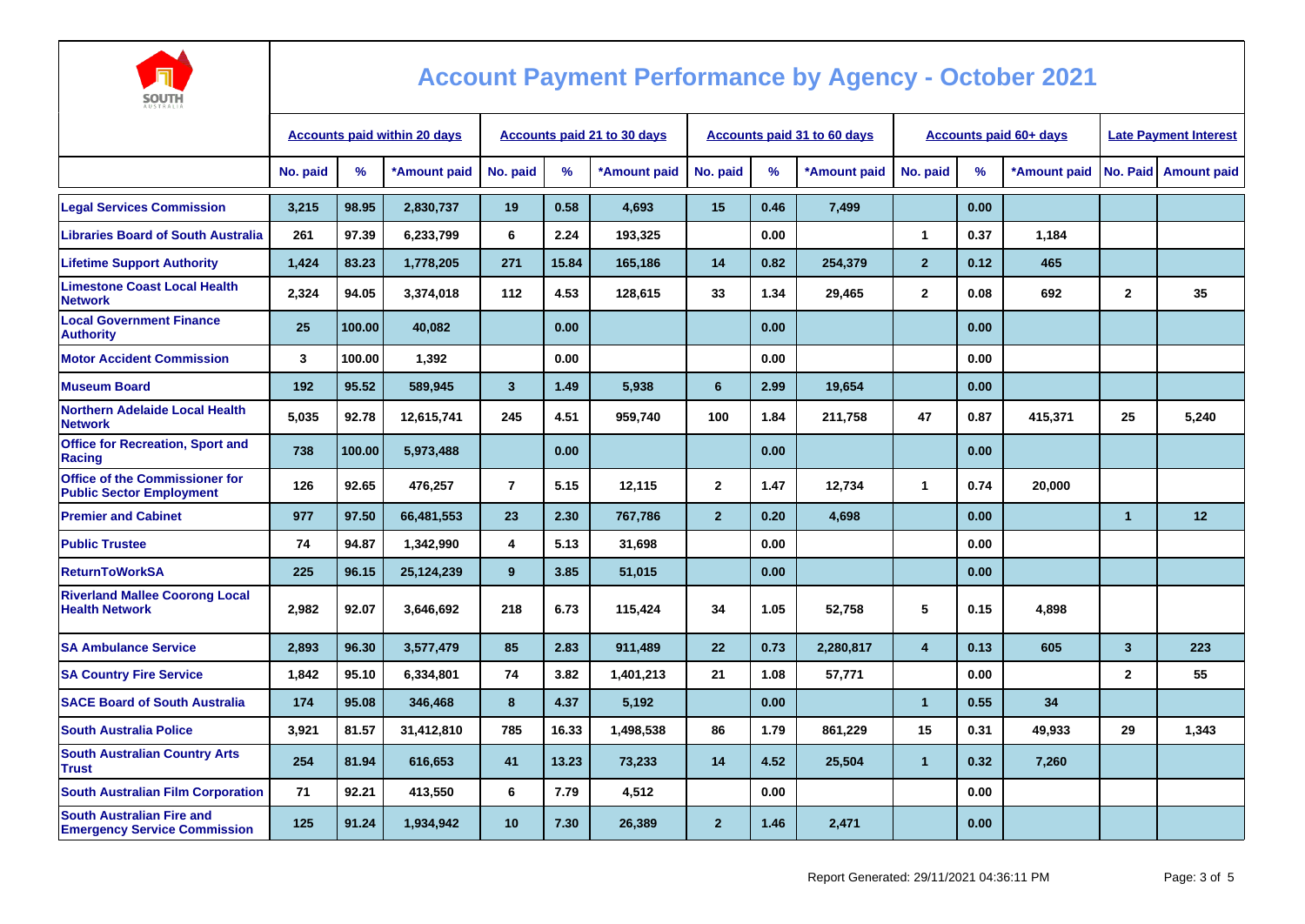

| <b>Accounts paid within 20 days</b> |        |              | Accounts paid 21 to 30 days |       |              |                |      |              |                             |      | <b>Late Payment Interest</b> |                               |                    |
|-------------------------------------|--------|--------------|-----------------------------|-------|--------------|----------------|------|--------------|-----------------------------|------|------------------------------|-------------------------------|--------------------|
| No. paid                            | %      | *Amount paid | No. paid                    | $\%$  | *Amount paid | No. paid       | %    | *Amount paid | No. paid                    | %    | *Amount paid                 | No. Paid                      | <b>Amount paid</b> |
| 192                                 | 91.43  | 2,354,525    | 16                          | 7.62  | 37,761       | $\mathbf{2}$   | 0.95 | 3,068        |                             | 0.00 |                              |                               |                    |
| 318                                 | 82.60  | 19,474,895   | 66                          | 17.14 | 23,532,870   | $\mathbf{1}$   | 0.26 | 1,400        |                             | 0.00 |                              |                               |                    |
| 17,561                              | 98.27  | 43,448,810   | 308                         | 1.72  | 650.716      | $\mathbf{1}$   | 0.01 | 413          |                             | 0.00 |                              |                               |                    |
| 598                                 | 88.86  | 1,577,717    | 60                          | 8.92  | 872,451      | 9              | 1.34 | 25,416       | 6                           | 0.89 | 36,216                       | $\overline{4}$                | 195                |
| 14                                  | 100.00 | 79,509       |                             | 0.00  |              |                | 0.00 |              |                             | 0.00 |                              |                               |                    |
| 16                                  | 100.00 | 28,475       |                             | 0.00  |              |                | 0.00 |              |                             | 0.00 |                              |                               |                    |
| 408                                 | 97.37  | 1,601,086    | 10                          | 2.39  | 3,042        | $\mathbf{1}$   | 0.24 | 2,200        |                             | 0.00 |                              |                               |                    |
| 340                                 | 96.87  | 4,457,014    | 10                          | 2.85  | 108,407      | $\overline{1}$ | 0.28 | 2,508        |                             | 0.00 |                              |                               |                    |
| 3,627                               | 95.85  | 56,490,746   | 145                         | 3.83  | 4,159,799    | 12             | 0.32 | 24,151       |                             | 0.00 |                              | $\mathbf 1$                   | 13                 |
| 5,701                               | 90.97  | 15,179,865   | 348                         | 5.55  | 2,093,995    | 185            | 2.95 | 287,214      | 33                          | 0.53 | 23,387                       | 10                            | 249                |
| 126                                 | 100.00 | 359,901      |                             | 0.00  |              |                | 0.00 |              |                             | 0.00 |                              |                               |                    |
| 127                                 | 99.22  | 151,606      | $\overline{1}$              | 0.78  | 66,000       |                | 0.00 |              |                             | 0.00 |                              |                               |                    |
| 129                                 | 87.16  | 193,456      | 10                          | 6.76  | 87,363       |                | 0.00 |              | 9                           | 6.08 | 20,119                       |                               |                    |
| 100                                 | 99.01  | 281,148      |                             | 0.00  |              | $\overline{1}$ | 0.99 | 37           |                             | 0.00 |                              |                               |                    |
| 120                                 | 100.00 | 14,402,447   |                             | 0.00  |              |                | 0.00 |              |                             | 0.00 |                              |                               |                    |
| 1,752                               | 93.89  | 6,741,250    | 82                          | 4.39  | 463,369      | 28             | 1.50 | 75,316       | 4                           | 0.21 | 6,389                        | $\mathbf{3}$                  | 48                 |
| 55                                  | 100.00 | 106,828      |                             | 0.00  |              |                | 0.00 |              |                             | 0.00 |                              |                               |                    |
|                                     |        |              |                             |       |              |                |      |              |                             |      |                              |                               |                    |
| 575                                 | 98.80  | 8,515,628    | $\overline{7}$              | 1.20  | 20,843       |                | 0.00 |              |                             | 0.00 |                              |                               |                    |
| 152                                 | 97.44  | 7,028,272    | $\mathbf{3}$                | 1.92  | 7,452        | $\mathbf{1}$   | 0.64 | 72           |                             | 0.00 |                              |                               |                    |
| 471                                 | 99.37  | 2,934,083    | $\mathbf{3}$                | 0.63  | 14,192       |                | 0.00 |              |                             | 0.00 |                              |                               |                    |
|                                     |        |              |                             |       |              |                |      |              | Accounts paid 31 to 60 days |      |                              | <b>Accounts paid 60+ days</b> |                    |